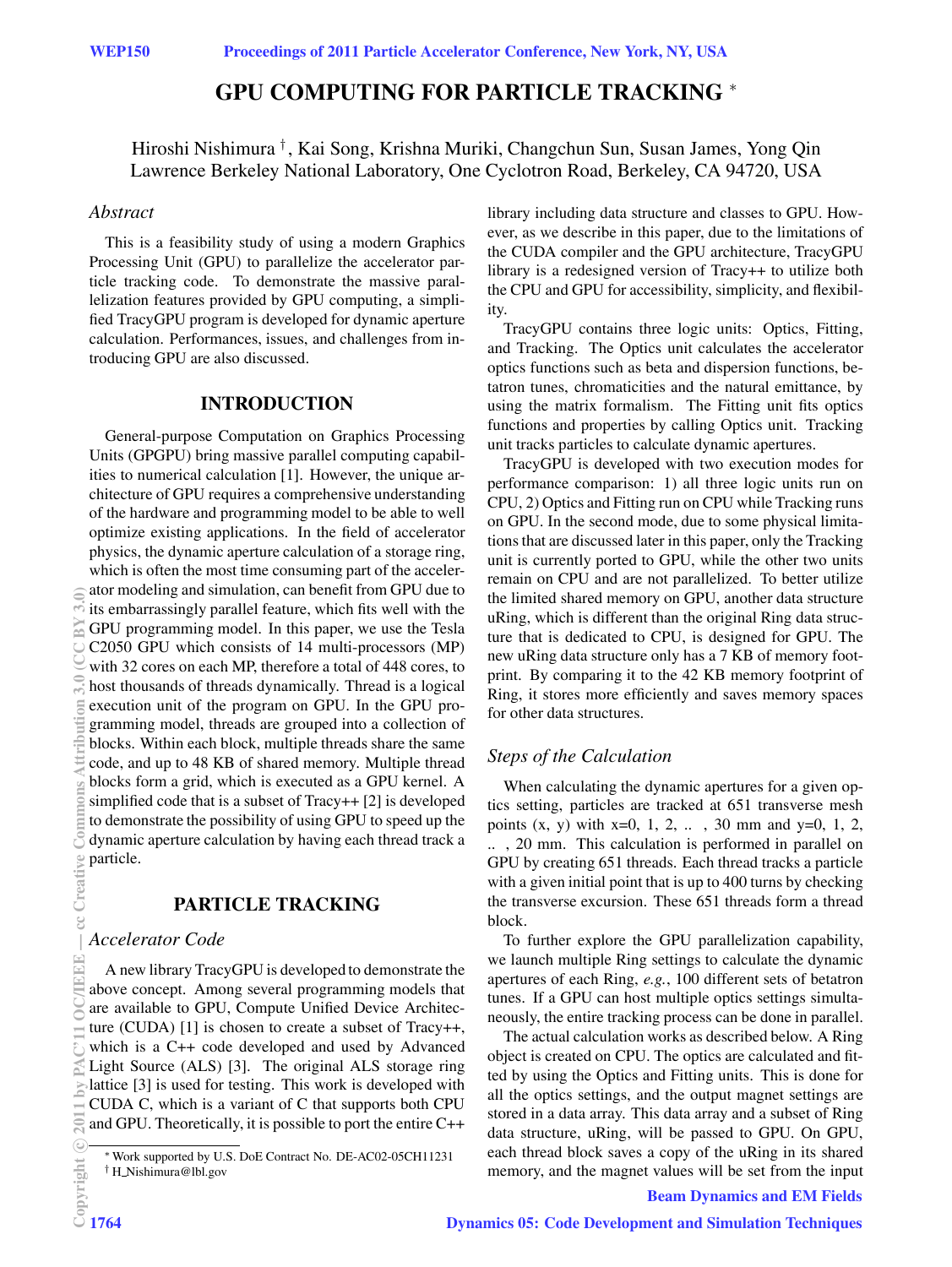data array. This results in each thread block having its own uRing object settings, thus being able to calculate dynamic aperture independently and in parallel.

## **RESULTS AND DISCUSSION**

#### *Performance Measurement*

As mentioned previously, TracyGPU library has two execution modes. The wall clock time spent on the TracyGPU code is compared between these two execution modes to demonstrate the performance improvement. Figure 1 shows that the total simulation time scales as *N* increases for both mode 1 and mode 2, in which *N* represents the number of Rings. It is observed that running on GPU takes about one order of magnitude less time than solely on CPU, even though only the Tracking unit is ported to GPU.



Figure 1: Execution time comparison between the CPU and GPU versions of TracyGPU

Figure 2 shows the run time further broken down for different units in execution mode 2, in which the solid line depicts the Optics and Fitting units running on CPU, and dashed line represents the Tracking unit running on GPU. As indicated, the time spent on the Tracking unit increases little as the number of Rings is increased. This is due to the massive parallelization and the large number of cores available on the Tesla C2050 GPU. However, for the Optics and Fitting units, since they are only executed on CPU and these portions of code are not in parallel, the run time increases at a larger  $O(N)$  scale. As a consequence, this will affect the overall performance when a large *N* value is used.

To further analyze the performance profile on GPU, we also separately measured the kernel execution time and the time spent on initializing the CUDA environment. Because CUDA API does not provide an explicit way to initialize its environment, the latter part is roughly measured by using the time spent on the first cudaMalloc() function, which is usually the first CUDA API called in the program. As showed in Fig. 3, CUDA initialization time typically takes

# Beam Dynamics and EM Fields

#### Dynamics 05: Code Development and Simulation Techniques 1765



Figure 2: Execution time of Optics/Fitting and Tracking units for TracyGPU running at GPU mode

about 6 seconds and could randomly go up to about 8.5 seconds. The reason for the randomness is unknown. However it is suspected that this is related to the fact that we have two C2050 on the host and it may not be initializing the same device each time. Nevertheless, this initialization time also reduces the overall performance, especially when less Rings are used. As also indicated in Fig. 3, the time spent in the GPU kernel routines does not increase linearly but exhibits a step increase with a period of 14 Rings. This is due to the 14 multi-processors available on the GPU. During each iteration, a total of 14 Rings are launched simultaneously on these 14 multi-processors to run in parallel, and synchronized at the end of each iteration. Thus they consume the same amount of time to finish.



Figure 3: GPU initialization and kernel time comparison

With all these unique performance characteristics, it is also worthwhile to assess the overall speedup versus the speedup only for the Tracking unit, which is the only part that is ported to GPU. In Fig. 4, overall speedup is defined as the run time of execution mode 1 divided by run time of execution mode 2 which are showed in Fig. 1; while kernel